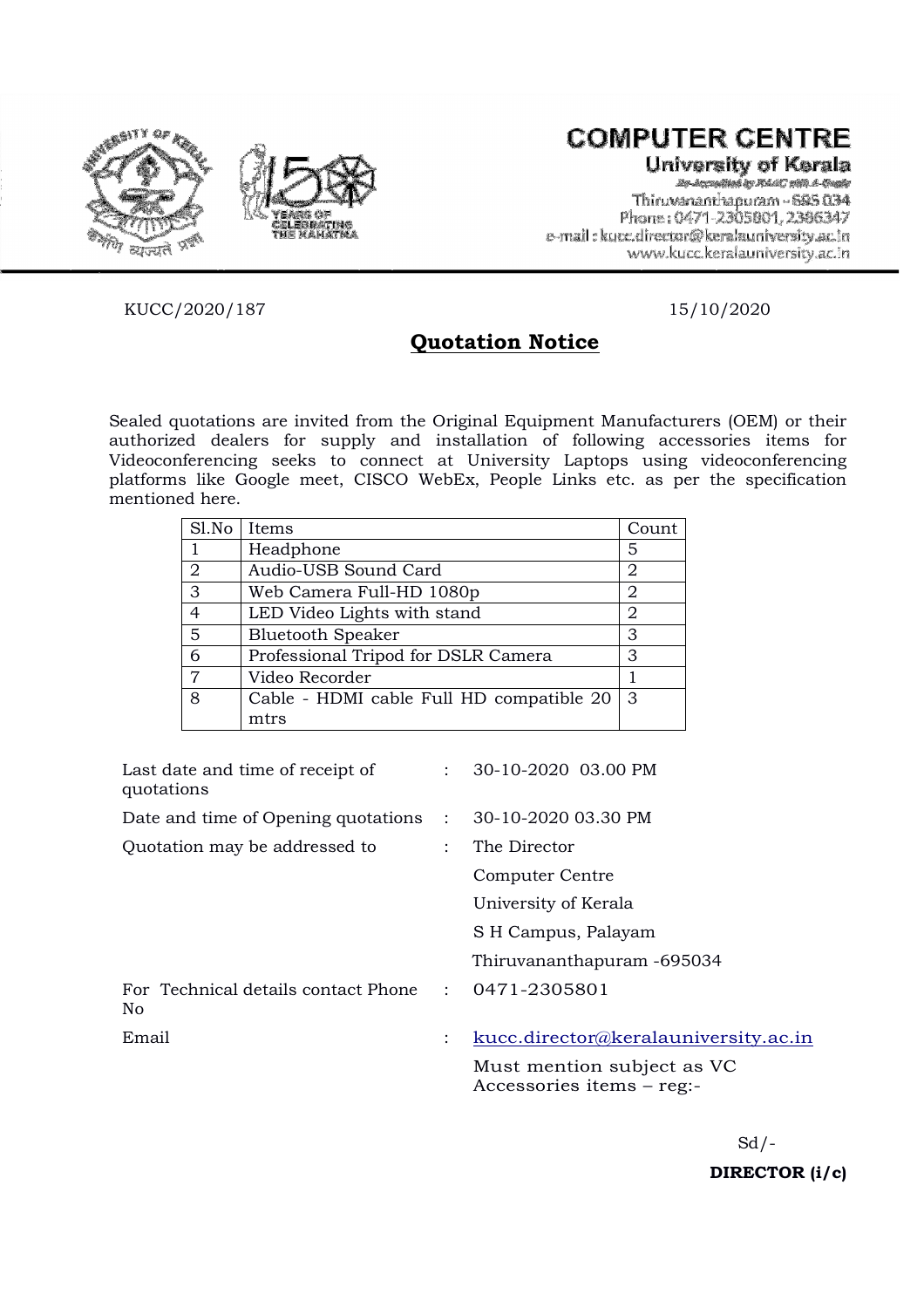#### Terms and Conditions

- 1 The bidder should submit following documents along with bid:
- Detailed technical compliance of product quoted with cross reference
- Brochure and literature of the product quoted establishing its Brand, Make, Model and Technical Specifications
- 2. Incomplete & conditional tenders and tenders received after the due date will be summarily rejected without assigning any reasons thereof
- 3. The Price/Rate quoted should be inclusive of all Taxes Freight, Packing & Forwarding Charges, Handling, Delivery Charges, installation charges etc.
- 4. The configuration given is the minimum configuration that is/are required. Vendors may choose to supply higher/better/ enhanced systems/peripherals, but their financial quotes shall be treated as if they have been offered for the specified configuration only.
- 5. The bid shall be typed and shall be signed by the bidder or a person duly authorized to bind the bidder to the contract.
- 6. The bidder is expected to examine all instructions, forms, terms, condition, and technical specifications in the tender Documents. Failure to furnish all information required by the tender Documents or submission of a bid not substantially responsive may result in the rejection of its bid.
- 7. The bidders shall give undertaking that all the Components used in the equipments shall be original make as per the technical specifications submitted and the hardware/software shall be supplied with the authorized license certificates, if found contrary the supplier shall replace the component/equipment with original one at their own cost
- 8. All prices should be in INR
- 9. Validity of tender: Tender submitted shall remain valid at least for 90 days from the date of opening the tender. Validity beyond three months from the date of opening of the tender shall be by mutual consent.
- 10. Delivery and installation: Proposed delivery schedule should be mentioned clearly. Delivery and installation should be made at SH Campus, University of Kerala, Palayam, Trivandrum - 695034, without any extra cost. Complete installation, testing of the system and day-to-day maintenance are to be provided at site.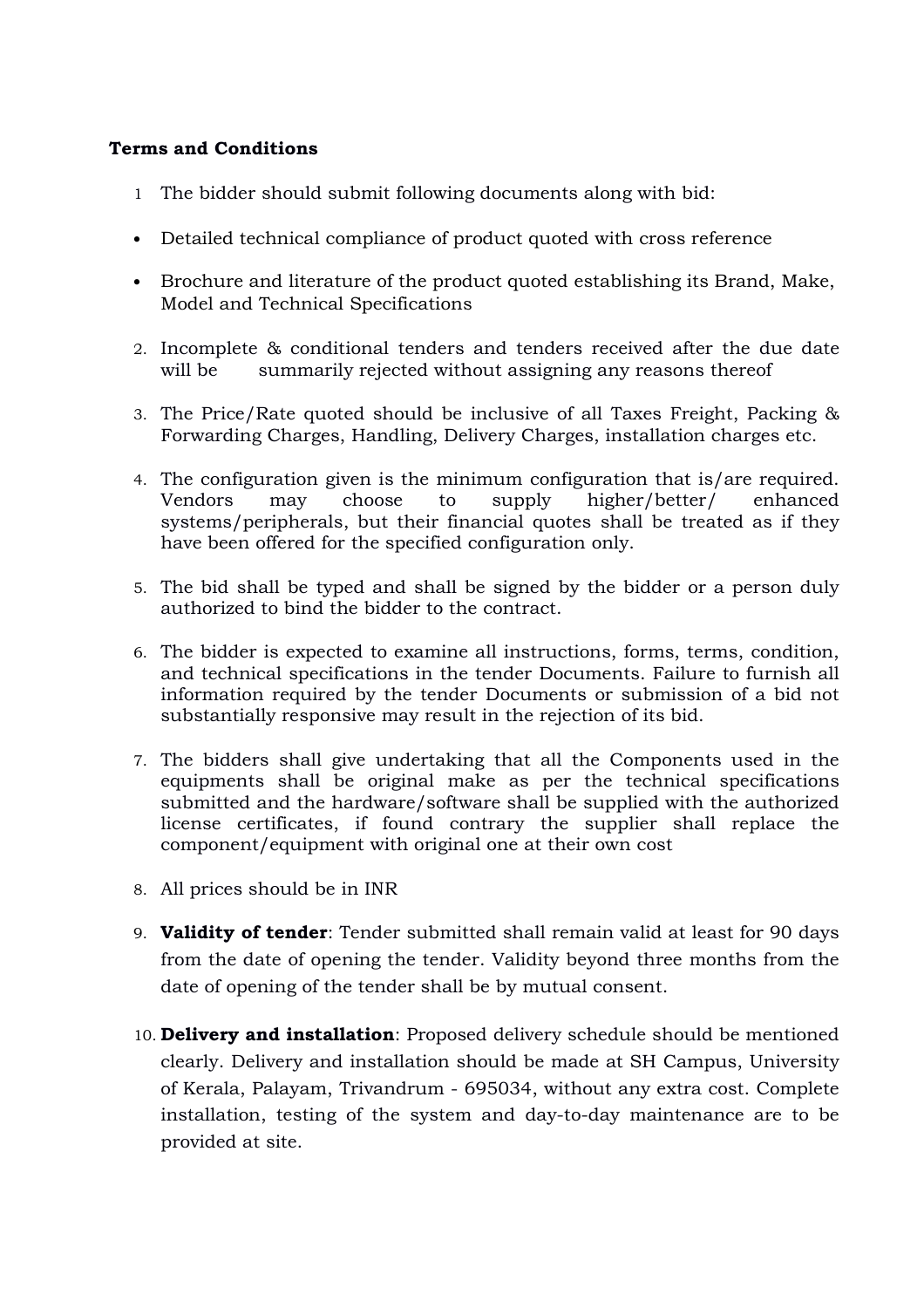- 11. **Service facility**: Supplier should mention their details of service setup and manpower in Trivandrum who are responsible for after sales support.
- 12. In case of any dispute, the decision of the University authority shall be final and binding on the bidders. The undersigned reserves the right to reject any or all of the tenders received without assigning any reason thereof.
- 13. The bids shall be opened at the office of the Director, Computer Centre, SH Campus , University of Kerala on Date mentioned above. If the above date of opening tender happens to be on a holiday or due to any other valid reason, the tender opening process will be done on the next working day or the day fixed by the undersigned.
- 14. In case of dispute arises, the decision of University authority shall be final and binding on bidders.
- 15. The undersigned reserves the right to reject or accept any or all the tenders received fully or partly without assigning any reason thereof.

#### Specification for accessories items

#### 1. Headphone - 5 Nos

| Port Type         |   | USB Type A                                           |
|-------------------|---|------------------------------------------------------|
| Ear Phone         | ÷ | Leatherette ear cushions for hours of comfort        |
| Mic               |   | Inbuilt MIC with Noise Cancellation                  |
| Volume Control:   |   | <b>Yes</b>                                           |
| Category<br>calls |   | For the use of video conferencing, webinar and voice |
| Preferred Brand:  |   | Logitech / Sennheiser                                |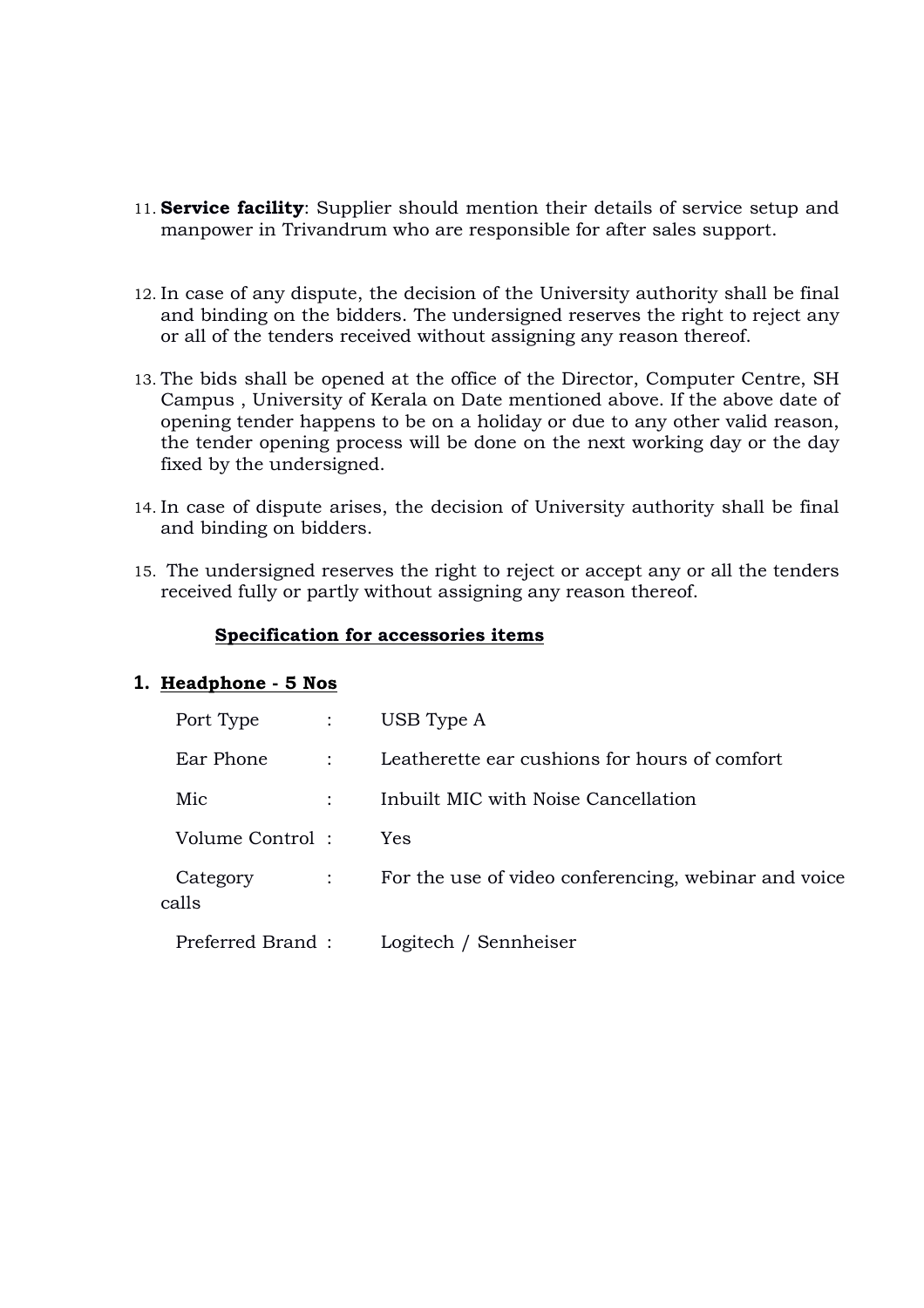## 2. Audio- USB Sound Card- 2 Nos

USB 2.0 Hi-Speed

USB Connectors: TypeA Male, USB 2.0 2 x TRS Jacks: stereo audio out and mono mic in 1 x TRRS Jack Standard: audio out & mic in

Plug & play Type

Can connect your existing headset (TRRS plug), audio headphones or external microphone (TRS plugs)

Line Pre -Amp Signal from Audio Mixers and Amplifiers Receivable

Preferred Brand : Creative/Trond

#### 3. Web Camera Full-HD 1080p – 2 Nos

Full HD 1080p video (1920x1080), 720p HD video

Built-in stereo MIC

Automatic low-light correction

Tripod-ready universal clip, fits laptops and monitors

Face tracking

Compatible with: Windows 7, Windows 8, Windows 10 or later

Preferred Brand : Logitech / AverMedia

#### 4. LED Video Lights with Stand - 2 Nos

| Light Type : LED Panel, above 250 LEDs |                                     |
|----------------------------------------|-------------------------------------|
| : Max. 30W<br>Power                    |                                     |
| Colour Temperature : 3300K-5600k       |                                     |
| Power Supply : DC                      |                                     |
| Power - Provision for                  |                                     |
| battery operation                      |                                     |
| Mounting                               | Tripod/monopod Compatible           |
| Temperature/Brightness                 | Controlled Wireless Remote and knob |
| Size                                   | Above 14" Length                    |
| Preferred Brand                        | GODOX                               |
|                                        |                                     |